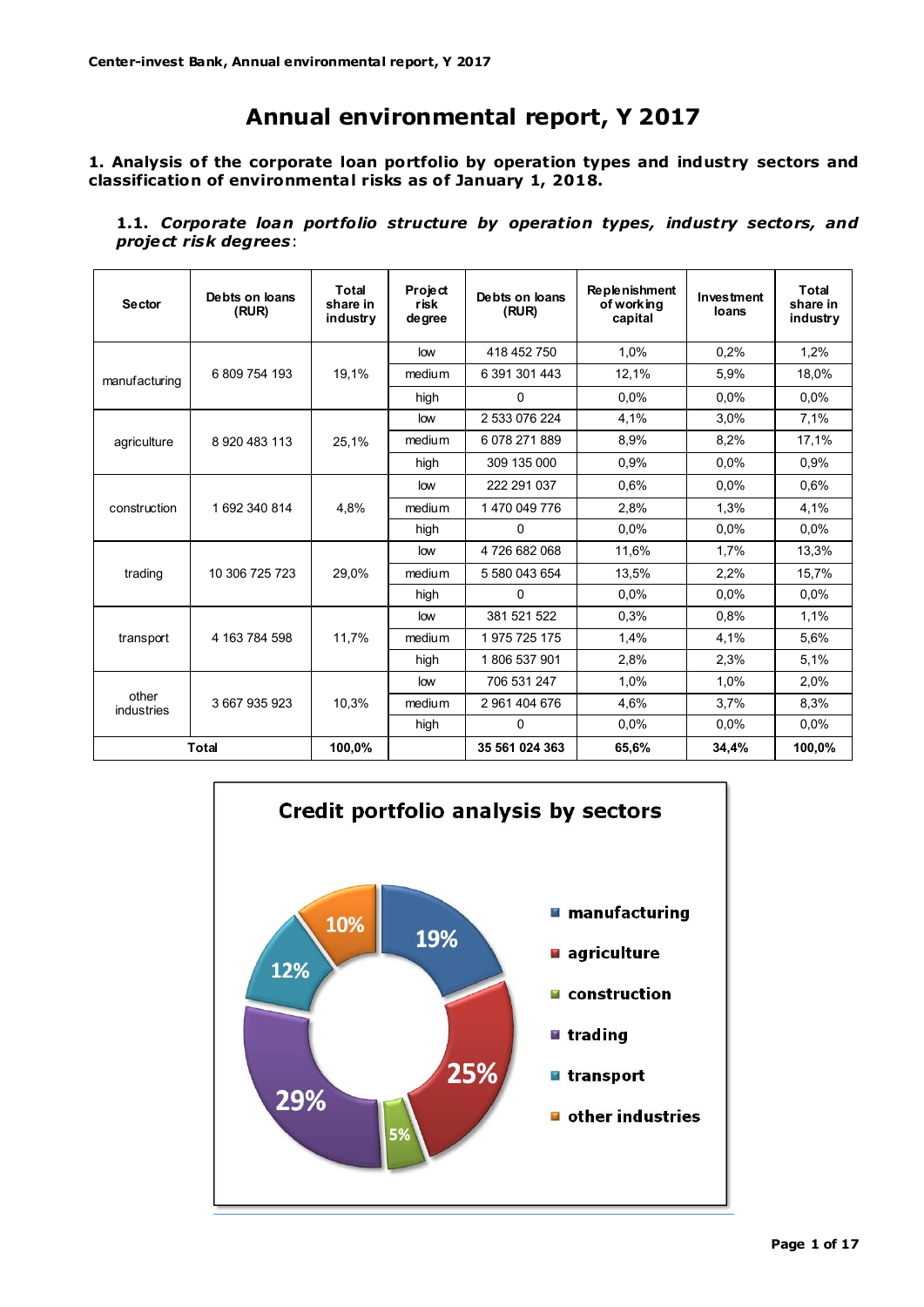| 1.2.     |  |  | Credit portfolio structure by environmental, social, and project risk |  |  |
|----------|--|--|-----------------------------------------------------------------------|--|--|
| degrees: |  |  |                                                                       |  |  |

| <b>Risk</b><br>de gree | Environmental risk,<br>debts on loans (RUR) | <b>Share</b> | Social risk,<br>debts on loans (RUR) | <b>Share</b> | Project risk, debts<br>on loans (RUR) | <b>Share</b> |
|------------------------|---------------------------------------------|--------------|--------------------------------------|--------------|---------------------------------------|--------------|
| low                    | 22 386 730 182.10                           | 63.0%        | 22 336 529 008                       | 62.8%        | 8 988 554 848 15                      | 25.3%        |
| medium                 | 10 459 004 435.77                           | 29.4%        | 8709693673                           | 24.5%        | 24 456 796 613.52                     | 68,8%        |
| high                   | 2 715 289 744,63                            | 7.6%         | 4 514 801 682                        | 12.7%        | 2 115 672 900,83                      | 5.9%         |





| Ecological<br>risk level | Social<br>risk level | Am ount<br>(rub.) | <b>Share</b> |
|--------------------------|----------------------|-------------------|--------------|
| low                      | low                  | 19 977 640 306    | 56,18%       |
| low                      | medium               | 2 132 591 471     | 6,00%        |
| low                      | high                 | 276 498 405       | 0,78%        |
| medium                   | low                  | 2 322 556 980     | 6,53%        |
| medium                   | medium               | 6 381 509 595     | 17,95%       |
| medium                   | high                 | 1 754 937 861     | 4,94%        |
| high                     | low                  | 36 331 722        | 0,10%        |
| high                     | medium               | 195 592 607       | 0,55%        |
| high                     | high                 | 2 483 365 416     | 6,98%        |



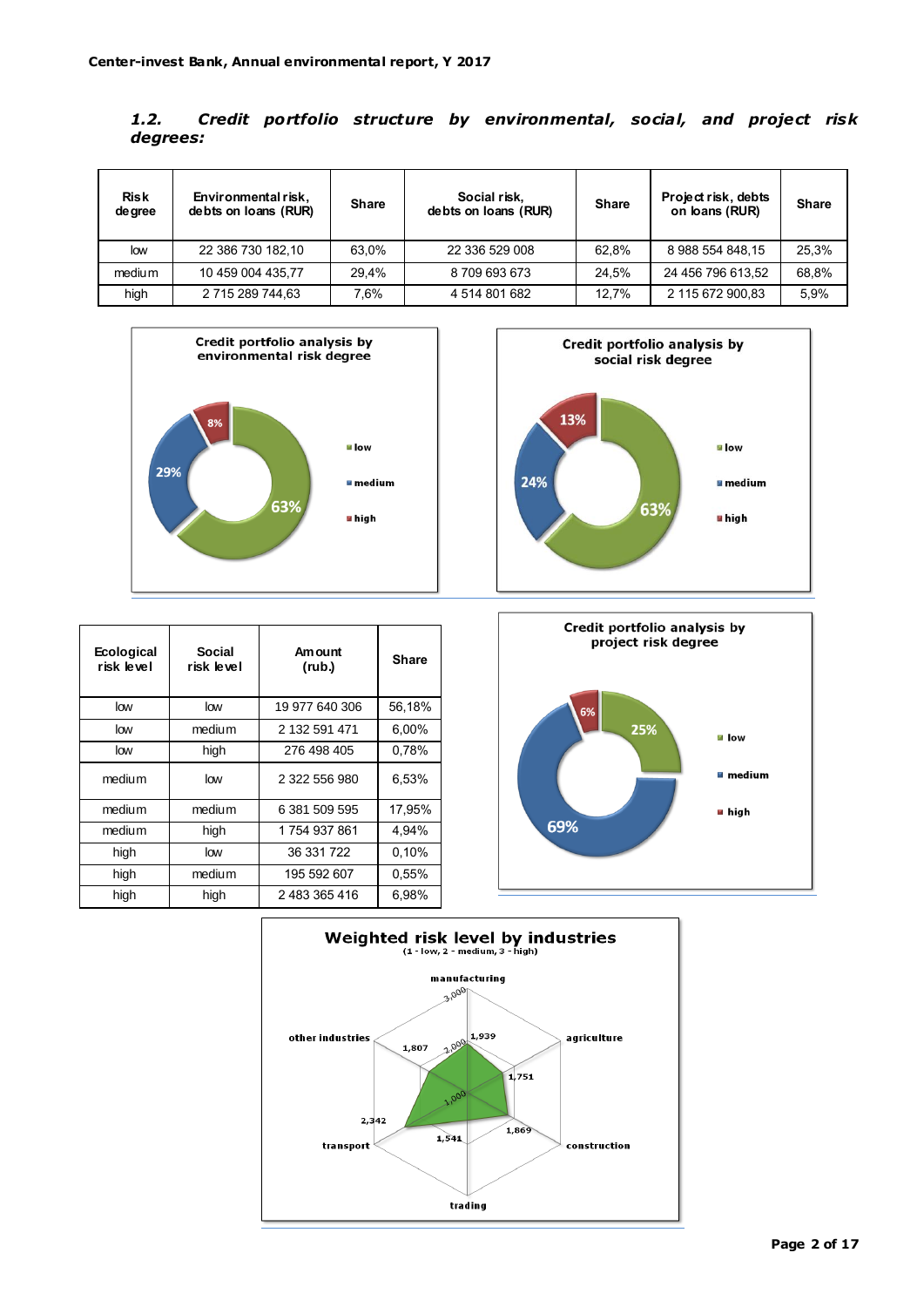The following diagram presents groups of high project risk customers by industries.



### **2. Describe how the env ironmenta l procedures were included in the operation approval process:**

In 2010 the Bank adopted a new version of «Environmental and Social Policy» (06.09.2010, amendments dd. 01.02.2011, dd. 11.09.2012, dd. 23.04.2014), which was agreed with the main shareholders and partners of the Bank.

The Environmental and Social policy of JSC CB Center-invest (further 'Policy') is a key element of the process of decision- making in the Bank related to financing and approval of projects, and monitoring of their realization.

The purpose of the Policy consist in description of the commitments and procedures supporting the generally recognized principles of promotion of the 'environmentally safe and steady development' in all business operations in the domains of banking, investment, and technical cooperation, as a fundamental aspect of a rational conduct of business.

Center-Invest Bank prefers to finance the projects capable of bringing additional environmental and social yields. Special attention is paid to projects including elements aimed at solution of priority environmental and social problems characteristic of the region, where the Bank operates, such as mitigation of the climate change consequences and the corresponding adaptation measures, desertification, preservation of biodiversity, power and resources saving, reduction of the scale of poverty, promotion of good labor conditions, overcoming of social alienation, access to the basic services, equality of sexes, transparency and social development.

The Bank understands the importance of the measures for mit igation of the climate change consequences and corresponding adaptation, and their priority in the context of its operations in the region. It intends to further develop its approach to solution of the climate change problems, especially with regard to reduction of the greenhouse gas emissions, adaptation, use of renewable energy sources, and rising of power efficiency, and to intensify its efforts for solution of these problems within the framework of its operations.

All projects funded by the Bank are subjected to preliminary environmental and social assessment to assist in taking decisions on expediency of financing of a particular activity and, in case of a positive decision, determination of the approach to solution of the environmental and social problems. Such a preliminary social and environmental assessment is a part of the process of general preliminary assessment of the project, which presupposes assessment of the financial, and goodwill risks, and identification of opportunities to improve the environmental or social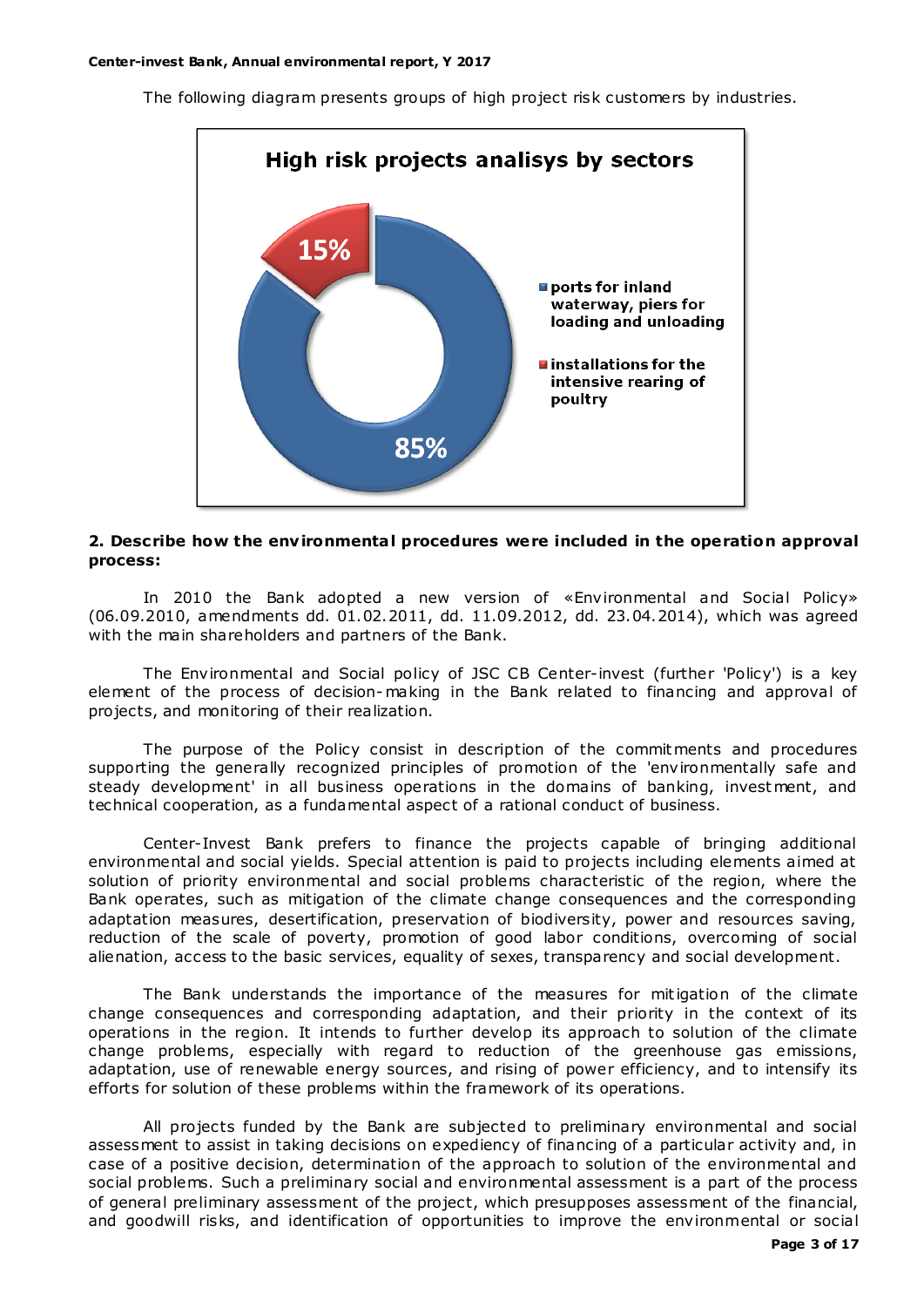situation. This preliminary assessment takes into account the nature and the scale of the project, and is commensurate with the level of environmental and social risks and their consequences.

Center-Invest Bank may refuse from financing of a proposed project for environmental or social reasons in the events when, for instance, such project does not provide for satisfactory methods of solution of environmental and social problems within the time limits deemed reasonable by the Bank, or when the level of residual consequences is inadmissibly high. Besides, there is a list of operations, which the Bank will not finance. That list is contained in the appended 'Environmental and Social Exclusion List of Center-Invest Bank.

Based on environmental and social criteria, Center-Invest Bank classifies the proposed projects by the following categories depending on the level of environmental and social risks: 'A' or 'high-risk', 'B' or 'medium-risk', 'C' or 'low-risk' (Annex 3). This is needed to provide for the scale of the potential environmental and social consequences and problems connected with the proposed projects, and to determine the nature and depth of the required analysis of the environmental and social aspects of each project, the extent of disclosure of information, and cooperation with the interested parties, account taken of the character, the location, the environmental sensitivity, and the scale of the project, as well as the nature and severity of the concomitant environmental consequences and problems. The Bank refers to Category 'A' all projects described in the appended 'Category 'A' Projects', and the projects characterized by a 'high' level of environmental and social risks based on assessment carried out in accordance with the appended 'Criteria of Assessment of Environmental and Social Risks' (Annex 4).

Center-Invest Bank will monitor compliance with the environmental and social commitments under the projects. If the results of monitoring show that the project realization circumstances have changed, or that the customer does not comply with its obligations to observe the requirements, the Bank will work out the corrective actions in collaboration with the customer, and/or resort to the appropriate legal remedies provided for in the c ontractual and legal documents.

# **3. Specify the deta ils of the operations, the execution of which was refused for environmenta l reasons, in particular because of actual or alleged failure to comply with the Exclusion List:**

No such cases found.

**4. Specify the deta ils of the operations, the execution of which was refused for environmenta l reasons, because of failure to comply with the laws on health or safety:**

No such cases found.

**5. Spec ify the details of significant environmental problems connected with the borrowers, during the accounting period. In particular:**

- **Accidents / court hearings / lawsuits,**
- **Cases of non-compliance with the applicable laws on environment protection, heath, or safety, resulting in fines, penalties, or non-compliance rates,**
- **Cases of non-compliance of the borrowers with the environmental provisions of the agreements signed with the Bank:**

No such cases found.

**6. Specify the details of the loans / investments / guarantees, etc. used for financing of environmenta l improvements, such as greater efficiency of energy utilization, reduction of energy consumption, reduction of volumes of water consumption, switchover to clean technologies, lower payments for the issue of permits, or minim ization of fines as a result of env ironmenta l improvements:**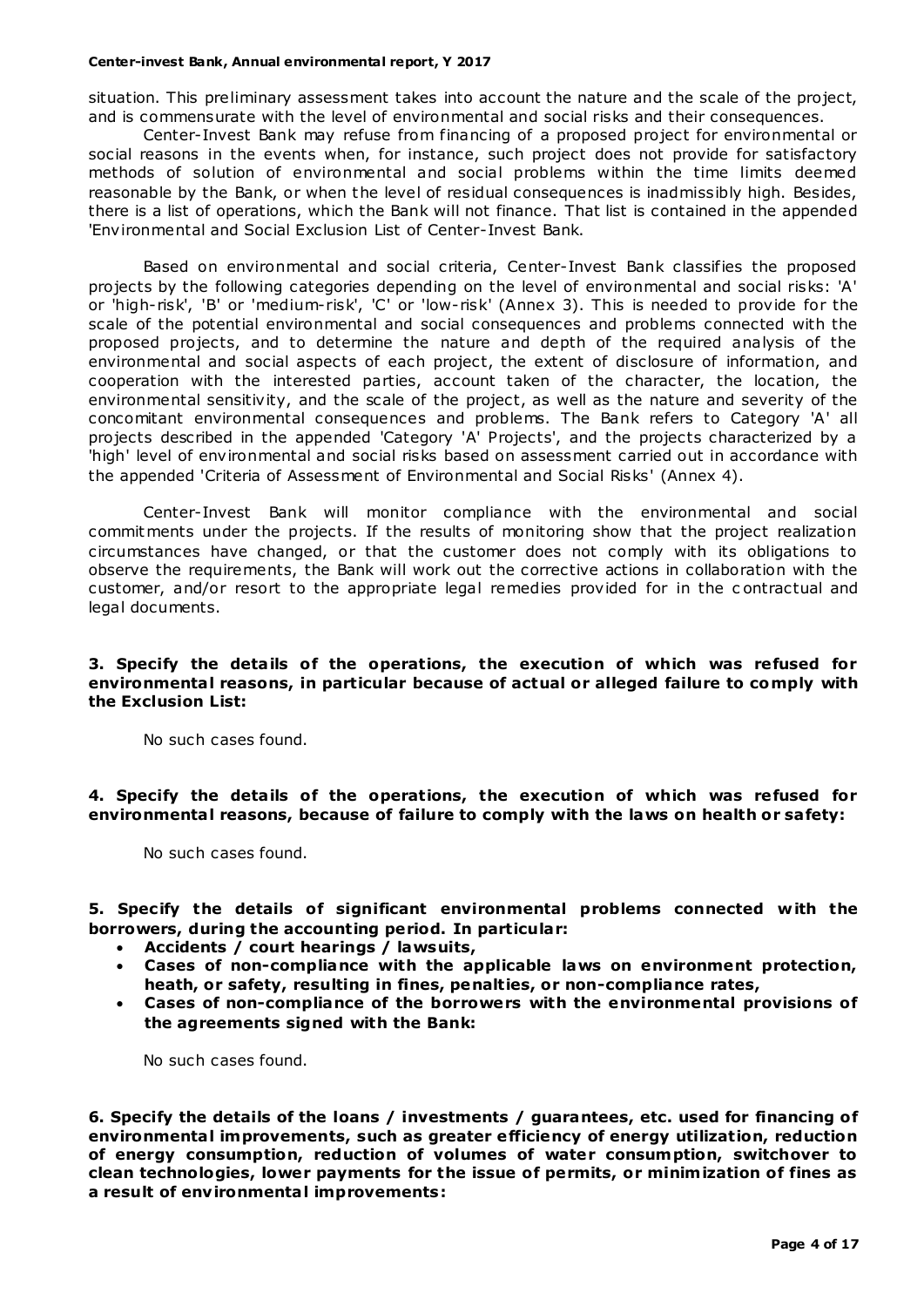According to the results of 2017 the Bank's loan portfolio includes 373 energy efficiency projects for the total amount of RUB1.1bn.

Breakdown of financed energy efficiency projects by industries provided below:

| <b>Industry</b>          | Number of<br>projects | Projects amount (RUR) | Amount of financing (RUR) | <b>Share</b> |
|--------------------------|-----------------------|-----------------------|---------------------------|--------------|
| agriculture              | 46                    | 781 029 047           | 685 390 245               | 72,3%        |
| production               | 15                    | 169 735 052           | 145 362 400               | 15,3%        |
| residential              | 285                   | 73 105 000            | 73 105 000                | 7,7%         |
| housing, communal, other | 27                    | 66 471 820            | 44 339 821                | 4,7%         |
| Total                    | 373                   | 1 090 340 919         | 948 197 466               | 100,0%       |

Center-invest Bank's success in financing energy efficiency projects is attributable to the fundamentally new approach that we have developed for our customers in southern Russia: sustainable lending. This new strategy combines technical, financial and social engineering.

The list of all energy efficiency projects (except Residential loans portfolio) provided in 2017 with indication of Energy savings (per unit) and Reduction of  $CO<sub>2</sub>$  (tones per annum) is given in Annex 5. Total  $CO<sub>2</sub>$  reduction for 2017 equals to 8 023 ton.



# **7. Specify the deta ils of the bad debts aris ing as a result of environmental problems:**

No such cases found.

# **8. Describe the methods of monitoring of the nature protection activ ities of the**  borrowers (e.g. on-site visits by the Bank employees, inspection by the environment **protection / sanitary control bodies, copies of new permits, reports of borrowers):**

The Bank supervises over all projects included in its portfolio, in order to secure compliance with the environmental, social, and other requirements for the project. The borrowers are inspected on site, on the quarterly basis, by the employees of the Economic Security Directorate of the Bank, who perform, inter alia, the visual control of the borrower's compliance with the environmental requirements of the Bank. In the event of violations, the Bank chooses the appropriate course of action, and informs the company involved in the project about the need to take the corresponding corrective measures.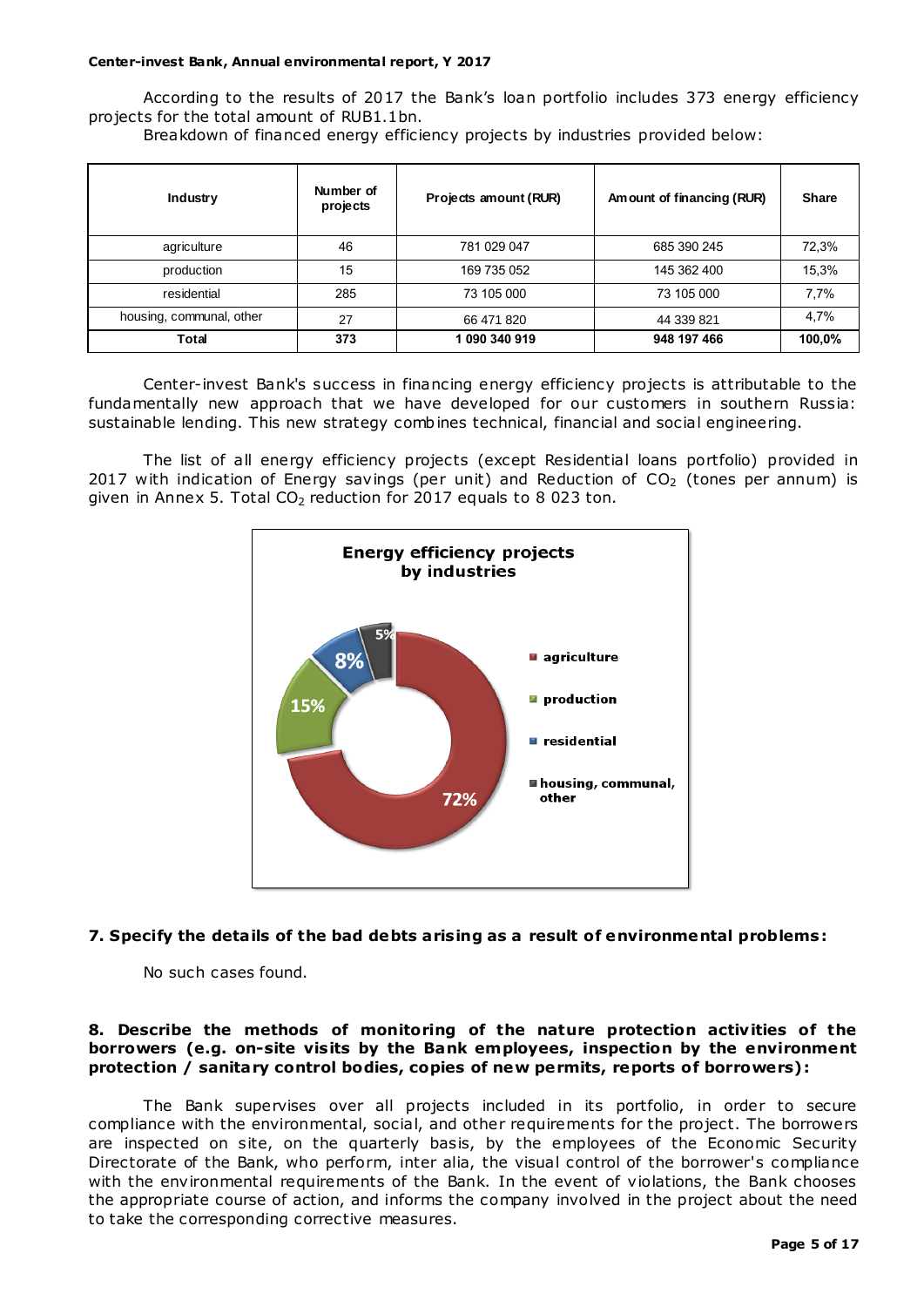# **9. Spec ify the surname and the title of the employee(s) responsible for adoption of the environmenta l procedures:**

Sergey Y. Smirnov – Chairman of the Executive Board of Center-invest Bank - in charge of coordination of the processes used for the adoption of the environmental procedures at Centerinvest Bank, Environmental secretary of Center-invest Bank;

Olga E. Fofonova – Head of Taganrog branch

# **10. Specify the difficulties and / or constraints in connection with the adoption of the environmenta l procedures:**

Main problems:

- low level of environmental awareness of the customers the project sponsors;
- underestimation by them of the importance of the environmental audit for modernization of their productions;
- insufficient information available to the public on the decisions capable of adversely effecting the quality and purity of the environment.

# **11. Additiona l "susta inable" information:**

In 2012 Center-invest Bank adopted a new strategy "Sustainable banking business model" which defined its approach to banking business in the southern Russia. It is not a marketing tool, but a new way of thinking and banking in Russia.

Disclosure & transparency: annual audit by PWC, Moody's rating confirmed at Ba3 positive, in 2007 Center-invest Bank was the first Russian bank to be a finalist and prize winner in the FT Sustainable Banking Awards **:** Dr. Vysokov won the silver medal in the "Sustainable Banker of the Year" category. In a competion run by The New Economy magazine, Center-invest Bank was recognise as the best Russian bank of 2010 for sustainability**.** Center-invest was the only Russian bank to reach the competition final. The winners of the Sustainable Entrepreneurship Award 2011 (SEA) were announced in Vienna. In 2013 Center-invest Bank was the runner-up in its category in the FT/IFC Sustainable Finance Awards, receiving a special commendation for leadership in Eastern Europe. Center-invest Bank was the only Russian bank to win an award. These achievements are attributable to the Bank's strategies for sustainable business development, incorporating social responsibility, and implementing energy-efficiency technologies. It is possible to find full information and disclosures on the Bank's website: [www.centrinvest.ru](http://www.centrinvest.ru/)

Bank provides not only commercial loans, but also a support in a technical assistance helping to companies calculates all main project parameters on the pre-financial stage. During the program realization following support could be received by all customers: IFC consultants (2005-2011), MVV decon GmbH (2007-2009), RuSEFF (2012-2014), and bank specialists. For the period of 2005-2014 customers received 42 energy-audits from our partners, and lots of calculations from bank staff. It is a great opportunity both for compa nies and bank to find and analyse all financial parameters before project implementation. For companies it is a way to check own expectation with independent ones. For Center-invest it is a way to reduce project risk.

Bank customers may receive loan for energy-efficiency purposes in any from 132 bank branches in southern Russia. It can be either loan for bakery oven, or harvester combine, or walls insulation in multifamily building, or washing machine with energy class A+. It is taking place because of annual trainings of our loan officers by consultants and bank staff. For Center-invest is a very important thing to provide all range of services in any bank office even the smallest one.

Center-Invest Bank specialists participate in all main discussions relative to capital repair of multi-family buildings, because bank has a unique experience in financing of home owner assotiations and housing management companies for the purposes of capital repair of buildings.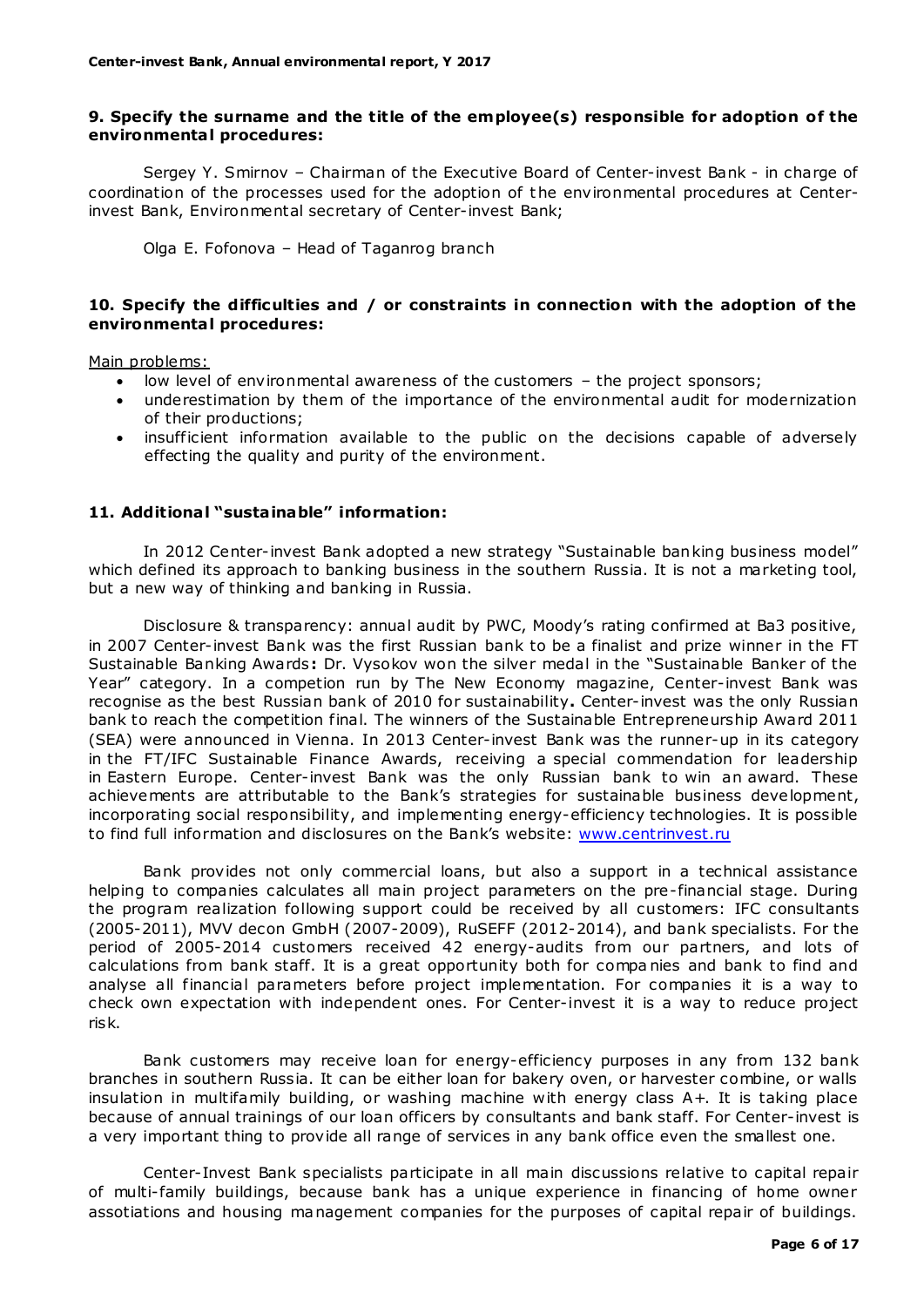Our expert opinion was presented for The State Duma of the Federal Assembly of Russian Federation, The Council of Federation of the Federal Assembly of the Russian Federation, The Russian Chamber of Commerce and Industry, during Annual meeting of Russian Association of Home Owner Associations, Association of European Business, Association of Municipalities of Rostov region, and others.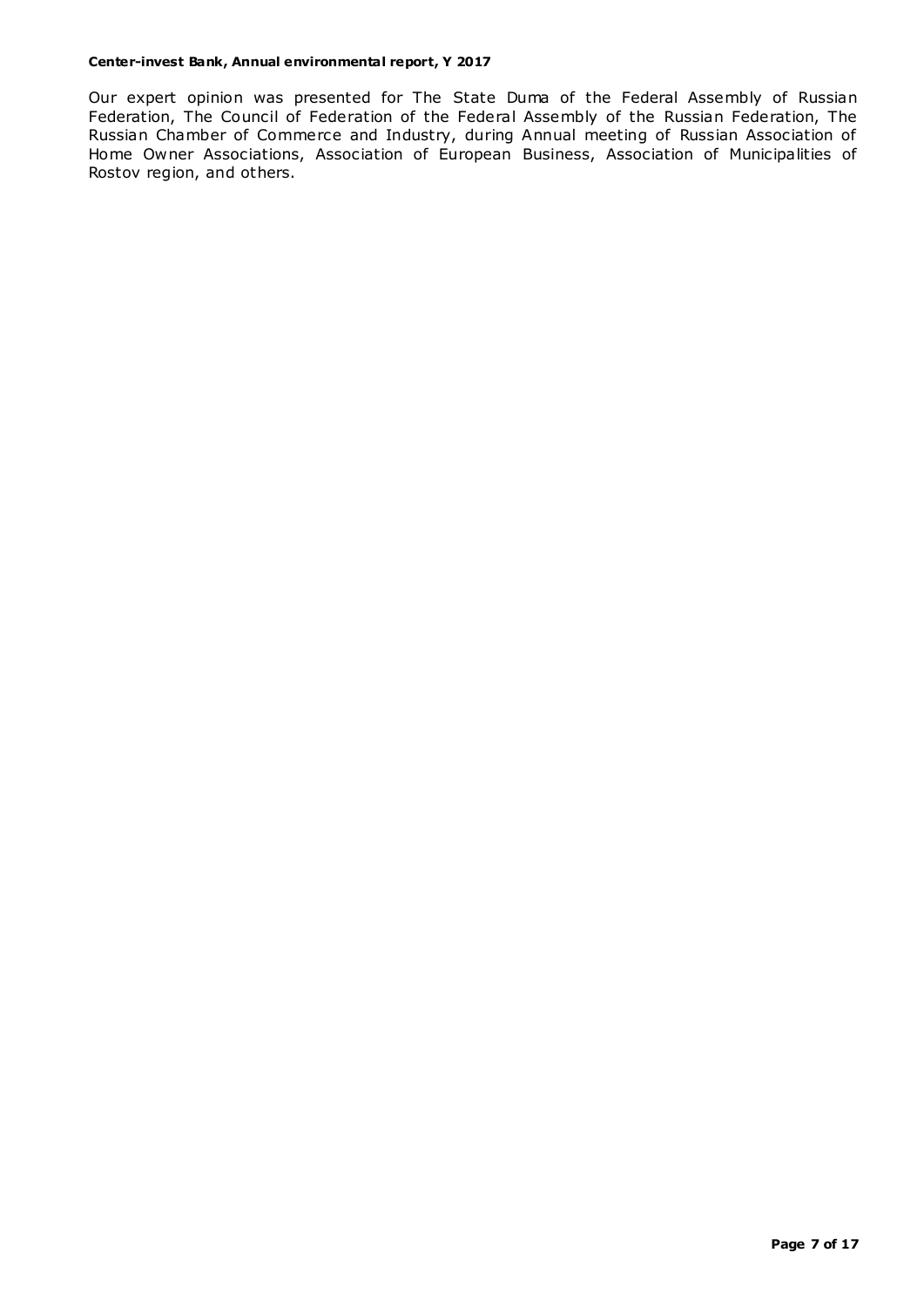# **Environmental and Socia l Exc lus ion List of Center-Invest Bank**

Center-Invest Bank invariably does not finance, directly or indirectly, any projects that involve the following:

- 1) production or trade in any product or activity deemed illegal under host country laws or regulations or international conventions and agreements, or subject to international phase outs or bans, including:
	- a) production or trade in products containing PCBs<sup>1</sup>;
	- b) production or trade in pharmaceutical products, pesticides/herbicides, or other dangerous substances subject to international phase outs or bans  $2$ ;
	- c) production or trade in ozone depleting substances subject to international phase out<sup>3</sup>;
	- d) trade in wildlife or plants or wildlife or plant products regulated under  $CITES<sup>4</sup>$
	- e) transboundary trade in wastes prohibited by international laws<sup>5</sup>.
- 2) production, use or trade in unbonded asbestos fibers and asbestos-containing products  $6$ ;
- 3) activities prohibited by host country legislation or international conventions relating to the protection of biodiversity resources or cultural heritage<sup>7</sup>;
- 4) drift net fishing in the marine environment using nets in excess of 2.5 km in length
- 5) shipment of oil or other hazardous substances in tankers that do not comply with IMO require ments $^8$  ;
- 6) trade in goods without the required export or import licenses or other evidence of authorization of carriage issued by the corresponding export/import or, whenever necessary, transit countries.
- 7) Activities in the nuclear fuel production cycle (uranium mining, production, enrichment, storage or transport of nuclear fuels) and production of or trade in radioactive materials. This does not apply to: the purchase of medical equipment, quality control (measurement) equipment and any equipment where IFC/EBRD consider the radioactive source to be trivial and/or adequately shielded;
- 8) Production of or trade in weapons and munitions (This does not apply to project sponsors who are not substantially involved in these activities. "Not substantially involved" means that the activity concerned is ancillary to a project sponsor's primary operations);
- 9) Production of or trade in alcoholic beverages (excluding beer and wine) (This does not apply to project sponsors who are not substantially involved in these activities. "Not substantially involved" means that the activity concerned is ancillary to a project sponsor's primary operations);
- 10) Production of or trade in tobacco (This does not apply to project sponsors who are not substantially involved in these activities. "Not substantially involved" means that the activity concerned is ancillary to a project sponsor's primary operations);
- 11) Gambling, casinos and equivalent enterprises (This does not apply to project sponsors who are not substantially involved in these activities. "Not substantially involved" means that the activity concerned is ancillary to a project sponsor's primary operations);
- 12) Commercial logging operations for use in primary tropical moist forest;

 $\overline{a}$  $^{1}$  PCBs: Polychlorinated biphenyls are a group of highly toxic chemicals. PCBs are likely to be found in oil-filled electrical transformers, capacitors and switchgear dating from 1950-1985

<sup>&</sup>lt;sup>2</sup> Reference documents are EU Regulation (EEC) No 2455/92 Concerning the Export and Import of Certain Dangerous Chemicals, as am ended; UN Consolidated List of Products whose Consumption and/or Sale have been Banned, Withdrawn, Severely Restricted or not Approved by Governments; Convention the Prior Informed<br>Consent Procedures for Certain Hazardous Chemicals and Pesticides in Pollutants; WHO Classification of Pesticides by Hazard.

<sup>&</sup>lt;sup>3</sup> Ozone depleting substances: Chemical compounds which react with and deplete stratospheric ozone, resulting in widely publicised 'ozone holes'. The Montreal Protocol lists such sub stances and their target reduction and phase out dates.

<sup>4</sup> CITES: Convention on International Trade in Endangered Species of Wild Fauna and Flora. A list of CITES listed species is ava ilable at www.cites.org/eng/app/index.shtml

<sup>&</sup>lt;sup>5</sup> Reference documents are Regulation (EC) No.1013/2006 of 14 June 2006 on shipments of waste; Decision C (2001) 107/Final of the OECD Council concerning<br>the revision of Decision C(92)39/Final on the control of transbound Transboundary Movements of Hazardous Wastes and their Disposal of 22 March 1989.

 $6$  This does not apply to the use or trade in bonded asbestos cement sheeting where the asbestos content is less than 20%.

<sup>7</sup> Relevant international conventions include, without limitation: Convention on the Conservation of Migratory Species of Wild Animals (Bonn Convention); Convention on Wetlands of International Importance, especially as Waterfowl Habitat (Ramsar Convention); Convention on the Co nservation of European Wildlife and Natural Habitats (Bern Convention); World Heritage Convention; Convention on Biological Diversity with protocols thereto.

<sup>&</sup>lt;sup>8</sup> This includes: tankers which do not have all required MARPOL and SOLAS certificates (including, without limitation, ISM Code compliance), tankers blacklisted by the European Union or banned by the Paris Memorandum of Understanding on Port State control (Paris MOU), and tankers due for phase out under regulations 13G and 13H of Annex I of MARPOL. No single hull tanker over 25 years old should be used.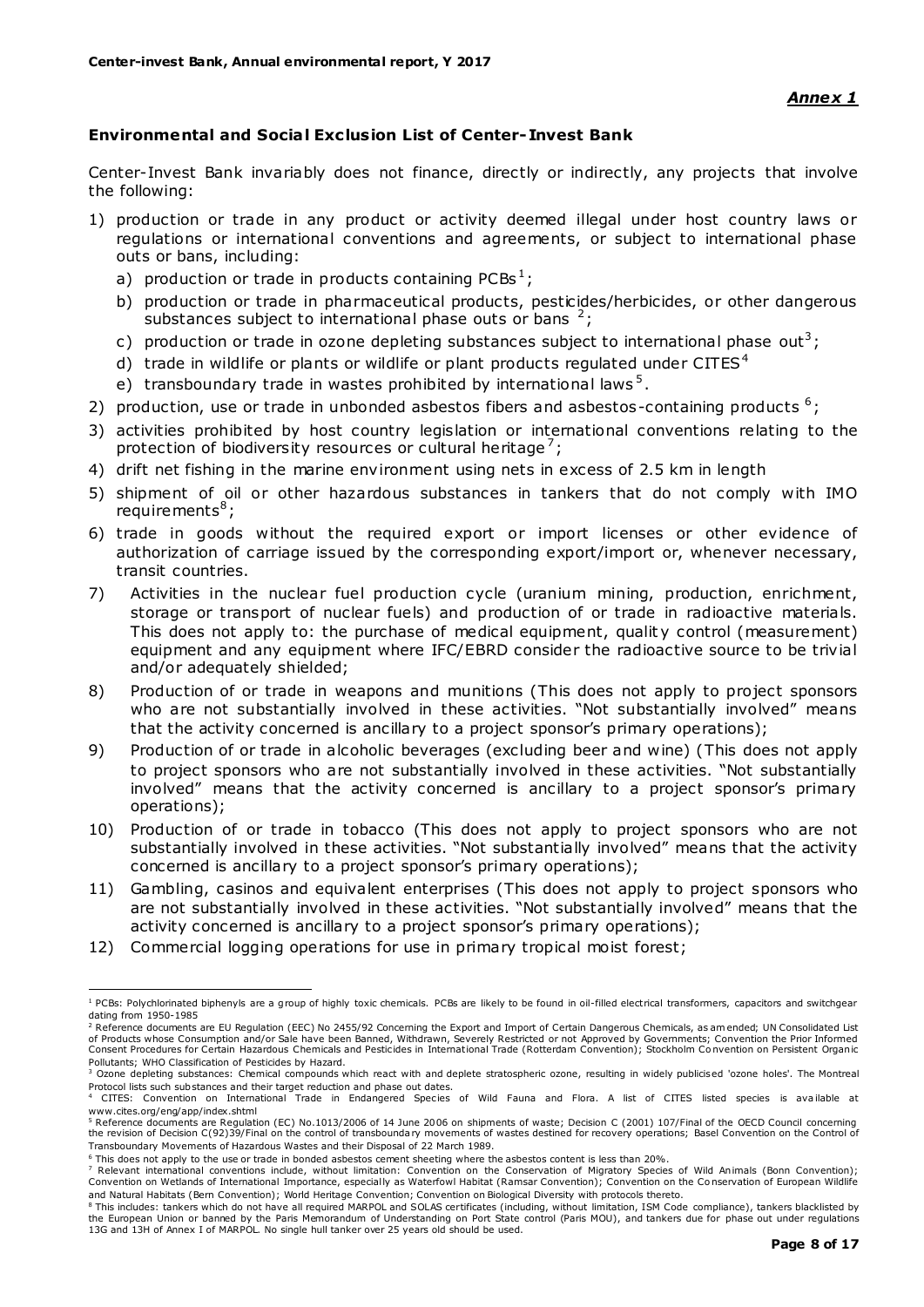- 13) Production of or trade in wood or other forestry products other than from sustainably managed forests;
- 14) Production or activities involving harmful or exploitative forms of forced labour/harmful child labour (Forced labour means all work or service, not voluntarily performed, that is extracted from an individual under threat of force or penalty. Harmful child labour means the employment of children that is economically exploitative, or is likely to be hazardous to, or to interfere with, the child's education, or to be harmful to the child's health, or physical, mental, spiritual, moral or social development).
- 15) Pornography and/or prostitution;
- 16) Racist and/or anti-democratic media.

When financing micro-finance activities, FIs will also apply the following additional exclusions:

- a) Production, trade, storage, or transport of significant volumes of hazardous chemicals, or commercial scale usage of hazardous chemicals. Hazardous chemicals include gasoline, kerosene, and other petroleum products;
- b) Production or activities that impinge on the lands owned, or claimed under adjudication, by Indigenous Peoples, without full documented consent of such peoples.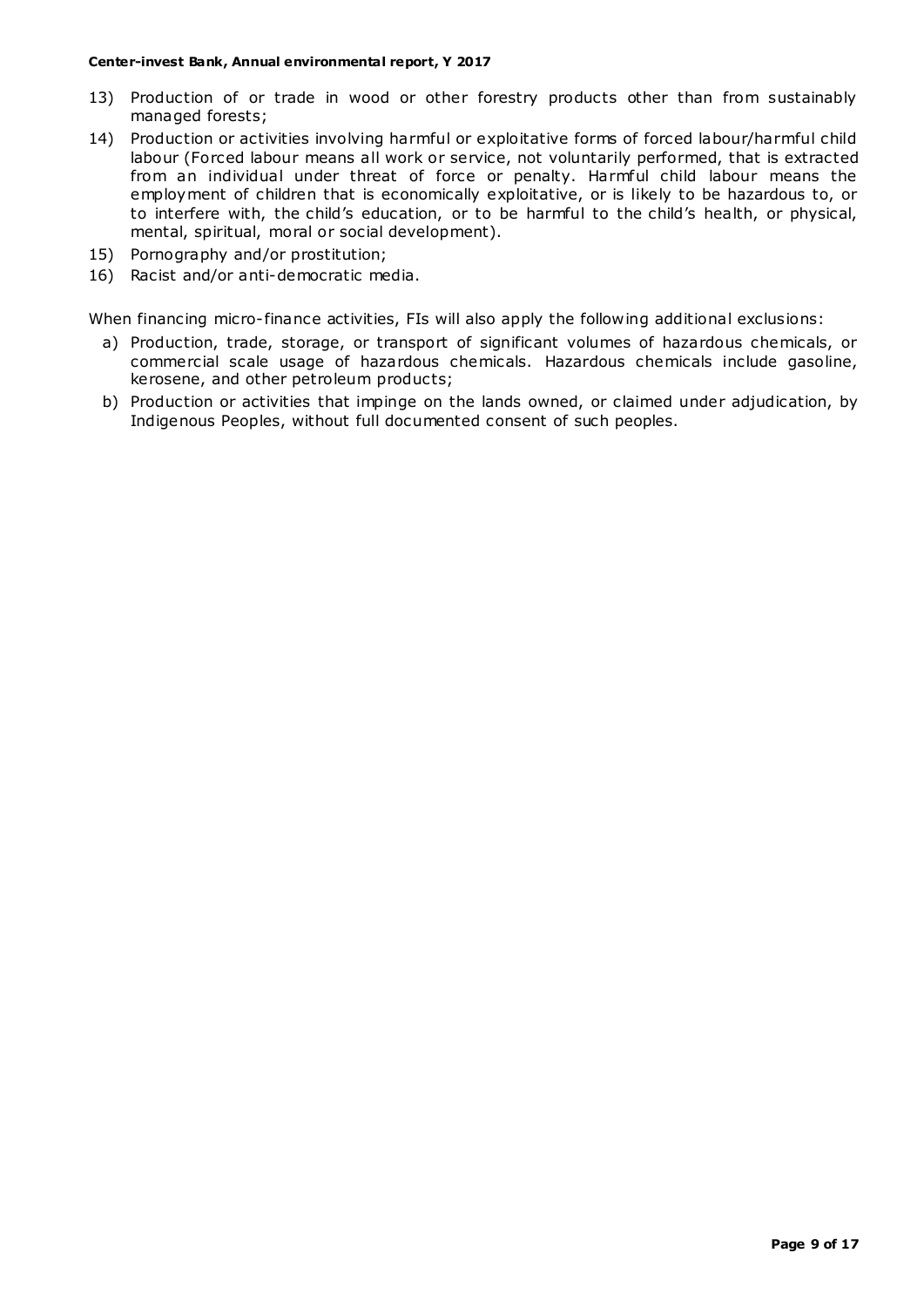# **Category 'A' Projects**

This list refers to projects of new construction, upscaling or transformation / conversion in the following categories. This list is not exhaustive, and the project types included in the list are shown as examples. Referral of the projects to a particular category depends on the nature and scale of the actual or potential adverse environmental or social consequences, and is determined by the specific aspects of realization of the project, and location of the site.

1. Crude oil refineries (excluding undertakings manufacturing only lubricants from crude oil) and installations for the gasification and liquefaction of 500 tonnes or more of coal or bituminous shale per day.

2. Thermal power stations and other combustion installations with a heat output of 300 MW <sup>9</sup>or more, and, nuclear power stations and other nuclear reactors, including the dismantling or decommissioning of such power stations or reactors (except research installations for the production and conversion of fissionable and fertile materials, whose maximum power does not exceed 1 kW of continuous thermal load).

3. Installations designed for the production, or enrichment of nuclear fuels, the reprocessing, storage or final disposal of irradiated nuclear fuels, or for the storage, disposal or processing of radioactive waste.

4. Integrated works for the initial smelting of cast-iron and steel; installations for the production of nonferrous crude metals from ore, concentrates or secondary raw materials by metallurgical, chemical or electrolytic processes.

5. Installations for the extraction of asbestos and for the processing and transformation of asbestos and products containing asbestos: for asbestos-cement products, with an annual production of more than 20,000 tonnes finished product; for friction material, with an annual production of more than 50 tonnes finished product; and for other asbestos utilization of more than 200 tonnes per year.

6. Integrated chemical installations, i.e. those installations for the manufacture on an industrial scale of substances using chemical conversion processes, in which several units are juxtaposed and are functionally linked to one another and which are for the production of: basic organic chemicals; basic inorganic chemical; phosphorus-, nitrogen- or potassium-based fertilizers (simple or compound fertilizers); basic plant health products and of biocides; basic pharmaceutical products using a chemical or biological process; explosives.

7. Construction of motorways, express roads and lines for long-distance railway traffic and of airports with a basic runway length of 2,100 metres or more; construction of a new road of four or more lanes, or realignment and/or widening of an existing road so as to provide four or more lanes, where such new road, or realigned and/or widened section of road would be 10 km or more in a continuous length.

8. Pipelines, terminals, and associated facilities for the large-scale transport of gas, oil, and chemicals.

9. Sea ports and also inland waterways and ports for inland-waterway traffic which permit the passage of vessels of over 1,350 tonnes; trading ports, piers for loading and unloading connected to land and outside ports (excluding ferry piers) which can take vessels of over 1,350 tonnes.

10. Waste-processing and disposal installations for the incineration, chemical treatment or landfill of hazardous, toxic or dangerous wastes.

11. Large<sup>10</sup> dams and other impoundments designed for the holding back or permanent storage of water.

12. Groundwater abstraction activities or artificial groundwater recharge schemes in cases where the annual volume of water to be abstracted or recharged amounts to 10 million cubic meters or more.

13. Industrial plants for the (a) production of pulp from timber or similar fibrous materials; (b) production of paper and board with a production capacity exceeding 200 air-dried metric tonnes per day.

 $\overline{a}$ 

<sup>10</sup> As per the definition of the International Commission on Large Dams (ICOLD). ICOLD defines a large dam as a dam with a height of 15 m or more from the foundation. Dams that are between 5 and 15m high and have a reservoir volume of more than 3 million m3 are also classified as large dams.

<sup>9</sup> Equivalent to a gross electrical output of 140 MWe for steam and single cycle gas turbines power stations.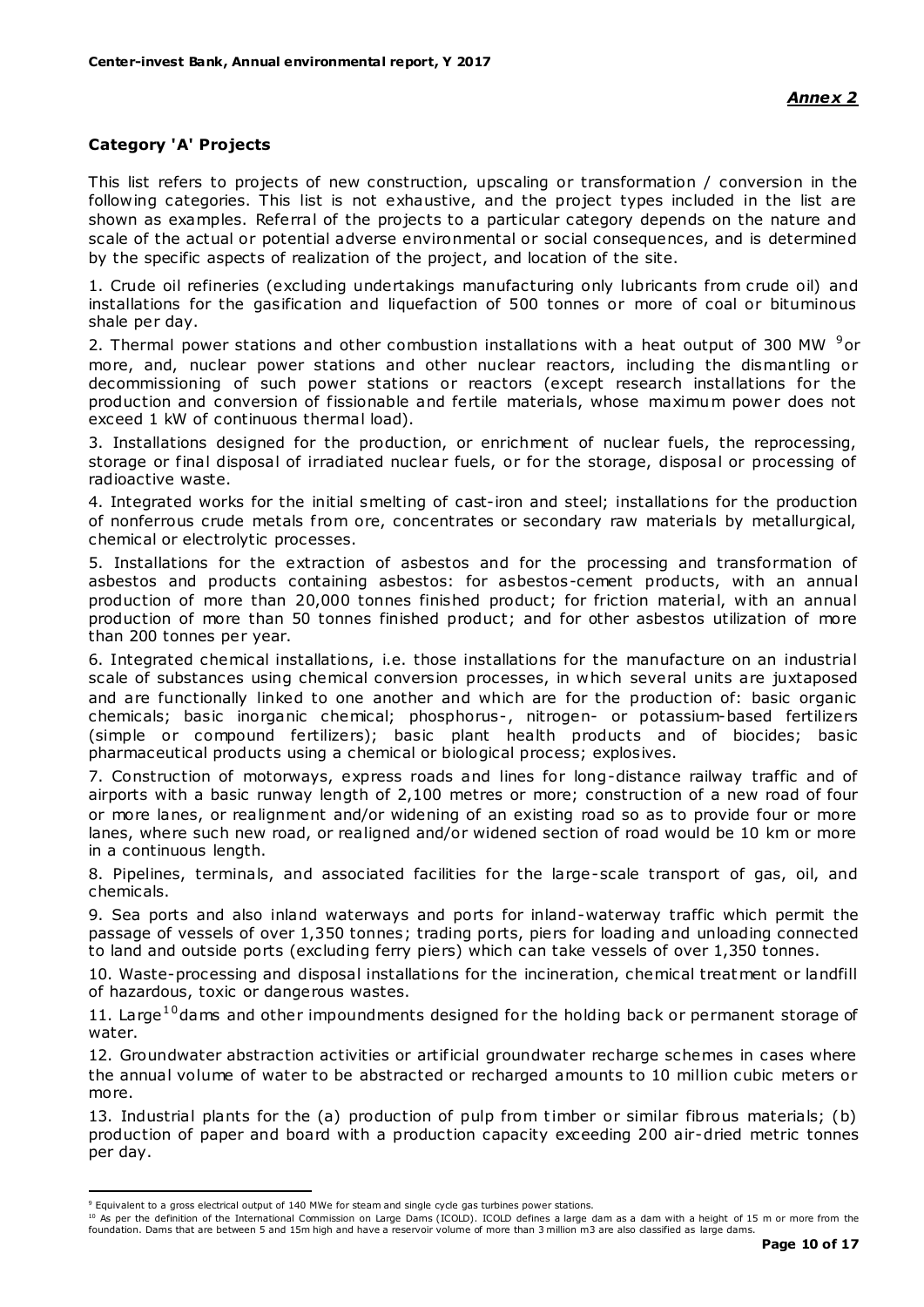14. Large-scale peat extraction, quarries and open-cast mining, and processing of metal ores or coal.

15. Extraction of petroleum and natural gas for commercial purposes.

16. Installations for storage of petroleum, petrochemical, or chemical products with a capacity of 200,000 tonnes or more.

17. Large-scale forest harvesting.

18. Municipal waste water treatment plants with a capacity exceeding 150,000 population equivalent.

19. Municipal solid waste-processing and disposal facilities.

20. Large-scale tourism and retail development.

21. Construction of overhead electrical power lines.

22. Large-scale land reclamation.

23. Large-scale primary agriculture/silviculture involving intensification or conversion of natural habitats.

24. Plants for the tanning of hides and skins where the treatment capacity exceeds 12 tons of finished products per day.

25. Installations for the intensive rearing of poultry or pigs with more than: 40,000 places for poultry; 2,000 places for production pigs (over 30 kg); or 750 places for sows.

26. Projects<sup>11</sup> which are planned to be carried out in sensitive locations or are likely to have a perceptible impact on such locations, even if the project category does not appear in the above list. Such sensitive locations include National Parks and other protected areas identified by national or international law, and other sensitive locations of international, national or regional importance, such as wetlands, forests with high biodiversity value, areas of archaeolog ical or cultural significance, and areas of importance for indigenous peoples or other vulnerable groups.

27. Projects which involve significant adverse social consequences for the local inhabitants or other persons affected by the project.

28. Projects which involve large-scale resettlement or retrenchment (unbalancing of a stable economic situation).

 $\overline{a}$ 

 $11$  Including, specifically, social or environmental projects (such as renewable energy sources).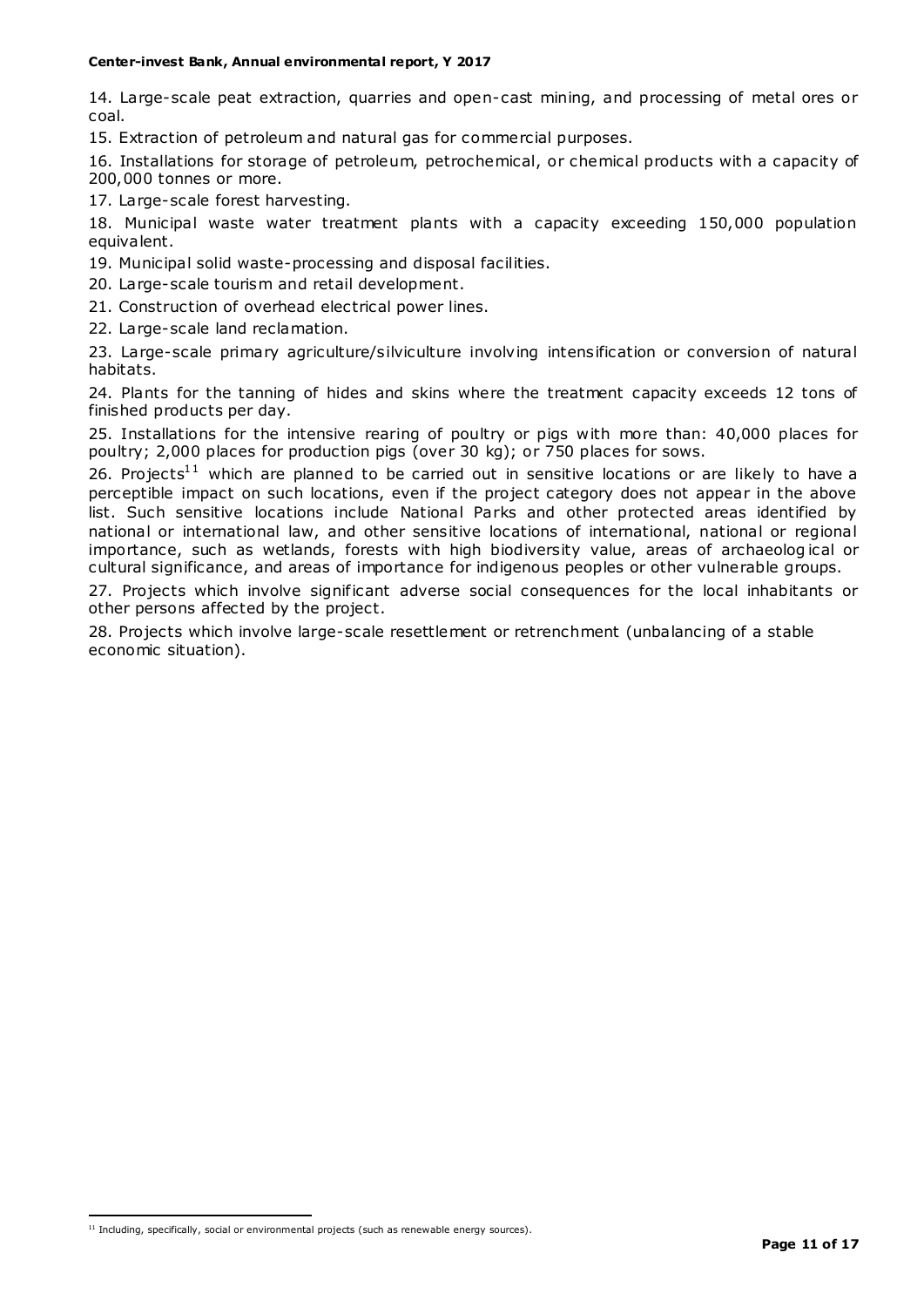# *Annex 3*

| Loan issue criteria                                                              | <b>Risk level</b><br>(assessment criteria)                                                                                                                                                                                               | <b>Risk value</b><br>(multiplier) | <b>Total</b><br>(level x value)    |
|----------------------------------------------------------------------------------|------------------------------------------------------------------------------------------------------------------------------------------------------------------------------------------------------------------------------------------|-----------------------------------|------------------------------------|
| Environmental<br>and<br>social <sup>13</sup> risk in the<br>sector <sup>14</sup> | $1.0 - low/low$<br>1.5 - low/medium, medium/low<br>2.0 - medium/medium, low/high<br>2.5 - medium/high, high/low<br>3.0 - high/medium, high/high                                                                                          | 40                                | 40<br>60<br>80<br>100<br>120       |
| Amount of loan                                                                   | 0 - up to 3 million rubles.<br>1 - 3 to 6 million rubles<br>2 - 6 to 30 million rubles<br>3 - more than 30 million rubles                                                                                                                | 20                                | $\mathbf{0}$<br>20<br>40<br>60     |
| Loan term                                                                        | 1 - up to 6 months<br>$2 - 6$ to 24 months<br>3 - more than 24 months                                                                                                                                                                    | 20                                | 20<br>40<br>60                     |
|                                                                                  | 1.0 - account turnover; quarantee;<br>bill:<br>unsecured loan<br>1.5 - account turnover; quarantee; bill;<br>unsecured loan + fixed assets; inventory<br>pledge; land without a history of industrial<br>production                      |                                   | 20<br>30                           |
|                                                                                  | 2.0 - fixed assets; inventory pledge; land<br>without a history of industrial production<br>2.0 - account turnover; guarantee;<br>bill;<br>unsecured loan + land with a history of<br>industrial production or contamination             |                                   | 40<br>40                           |
| Collateral                                                                       | 2.0 - account turnover; guarantee; bill;<br>unsecured loan + fixed assets; inventory<br>pledge; land without a history of industrial<br>production + land with a history of industrial<br>production or contamination                    | 20                                | 40                                 |
|                                                                                  | 2.5 - fixed assets; inventory pledge; land<br>without a history of industrial production + land<br>with a history of industrial production or<br>contamination<br>3.0 - land with a history of industrial production<br>or contamination |                                   | 50<br>60                           |
| Business experience<br>of the Borrower (risk<br>management skills) <sup>15</sup> | 1 - substantial<br>2 - moderate<br>$3 - \text{low}$                                                                                                                                                                                      | 20                                | 20<br>40<br>60                     |
| <b>Total</b>                                                                     |                                                                                                                                                                                                                                          |                                   | XXX (sum of<br>accumulated points) |
|                                                                                  |                                                                                                                                                                                                                                          | High                              | 300-360                            |
|                                                                                  |                                                                                                                                                                                                                                          | Medium                            | 171-299                            |
|                                                                                  |                                                                                                                                                                                                                                          | Low                               | 100-170                            |

# **Criteria for assessment of environmental and soc ial risks <sup>12</sup>**

<sup>12</sup> Preliminary assessment shall be performed for all projects considered by the Bank, on the basis of this Appendix. Assessment shall be carried out by the interpret out by the state out by the state out by the state out b

employees of the Bank responsible for review of the customers' projects. Based on the results of such assessment, and with regard to sections 18-20 of the ESP, a<br>decision will be taken on further actions for consideration

<sup>15</sup> The borrower's business experience means the CEO's years of service in the particular business area (substantial – more than 3 years, moderate – f rom 1 to 3 years, low– less than 1 year).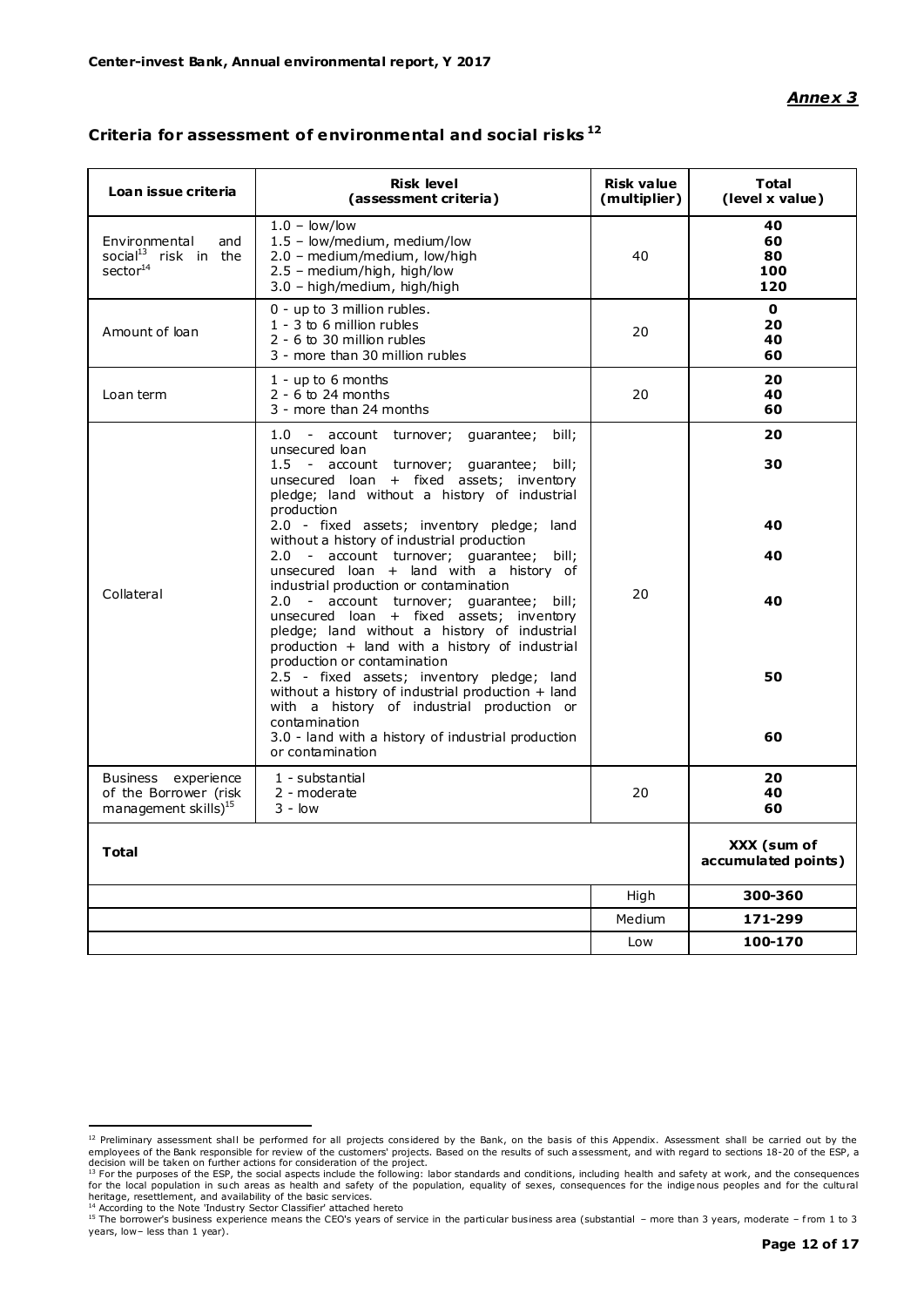# Form of the report on performance of a complex environmental and social examination **and monitoring (CESE) <sup>16</sup>**

The Borrower :

Nature of operations and business of the Borrower:

Reviewed environmental information and identified problems:

Reviewed social information and identified problems:

Compliance with regulatory requirements in the area of environment protection, labor and migration laws, and social requirements and commitments:

Detailed information on major injuries and accidents over the last two years:

If the land is used as security, indicate whether it has been significantly contaminated. If yes, indicate whether the Bank, as the security holder, has any land rehabilitation commitments, and the amount of such commitments.

Minimization and monitoring of risks: specify further actions required / planned by the Borrower, especially the actions aimed at elimination of the problems connected with non-compliance with health, safety, and environment protection requirements, and the corresponding commitments.

Minimization and monitoring of risks: specify the measures to be implemented by the Bank, such as environment protection conditions, loan issue provisos, or monitoring requirements (i.e., submission by the Borrower of regular reports).

Opportunities in the areas of environment protection and social standards (e.g., reduction of wastes, more efficient use of energy, use of cleaner technologies):

By \_\_\_\_\_\_\_\_\_\_\_\_\_\_\_\_\_\_ Date \_\_\_\_\_\_\_\_\_\_\_\_\_\_\_

 $\overline{a}$ 

<sup>&</sup>lt;sup>16</sup> This Form must be filled in by the Bank's employees charged with review of the customers' projects, and shall be handed over to the Bank's employees responsible for the final assessment in accordance with section 32 of the ESP.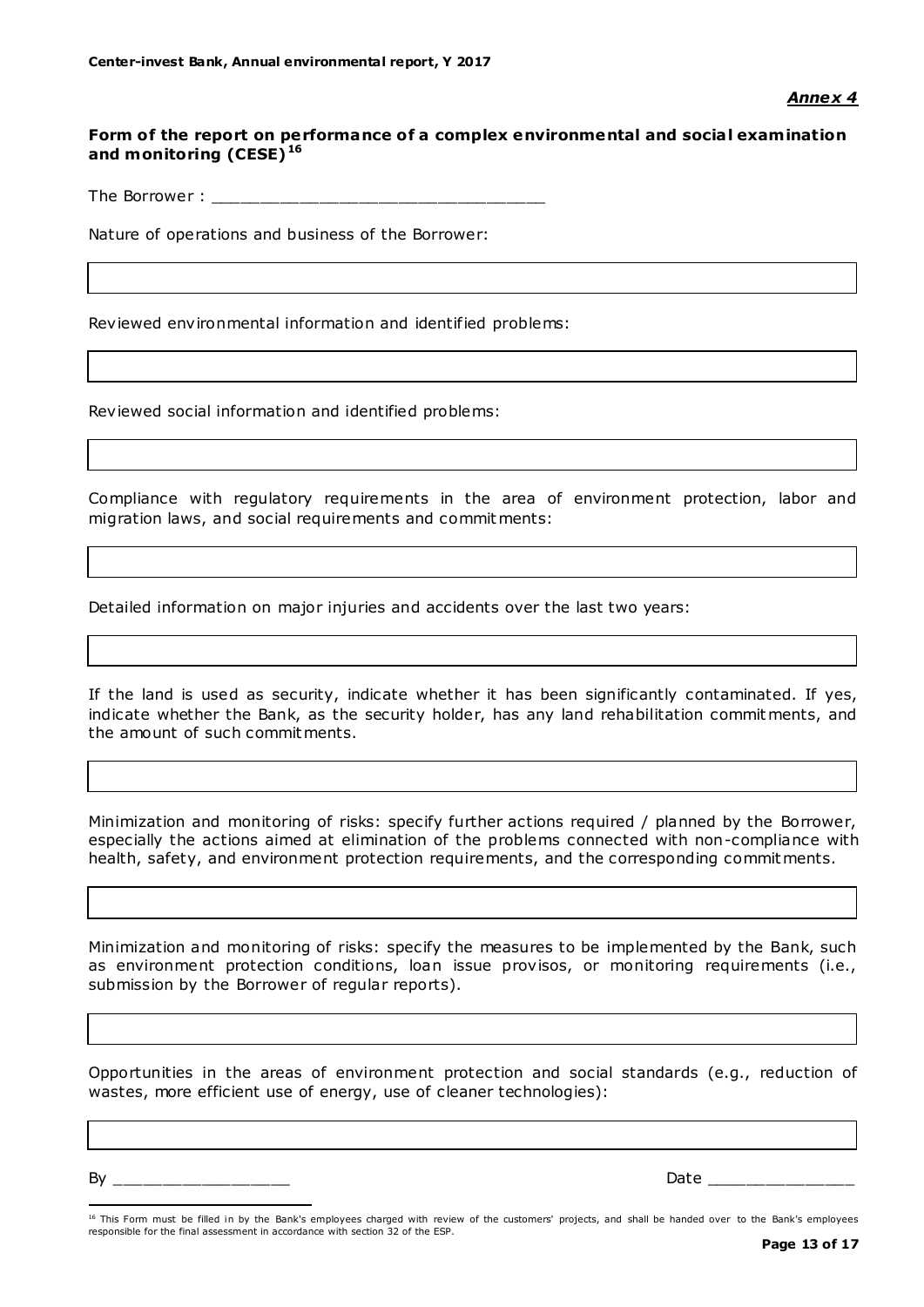# **Energy-effic iency loans (hous ing and communa l sector)**

| N              | Loan ID   | Project<br>amount (RUR) | Loan amount<br>(RUR) | Issue date | <b>Tenor</b><br>(month) | Loan type | Location       | # of<br>floors | # of<br>apartments | Year of<br>construct. | Construction<br>material |
|----------------|-----------|-------------------------|----------------------|------------|-------------------------|-----------|----------------|----------------|--------------------|-----------------------|--------------------------|
| $\mathbf{1}$   | 11170052  | 5 509 000,00            | 4 000 000,00         | 12.05.2017 | 60                      | term loan | Volgodonsk     | 9              | 141                | 1991                  | brick                    |
| $\overline{2}$ | 11170053  | 3 874 501,00            | 2 700 000,00         | 12.05.2017 | 60                      | term loan | Volgodonsk     | 9              | 94                 | 1972                  | brick                    |
| 3              | 16170020  | 1 700 000,00            | 1 100 000,00         | 12.05.2017 | 60                      | term loan | Cimlyansk      | 5              | 70                 | 1972                  | brick                    |
| 4              | 84170017  | 2 900 000,00            | 2 073 000,00         | 11.05.2017 | 60                      | term loan | Rostov-on-Don  | 9              | 71                 | 1986                  | panel                    |
| 5              | 40170052  | 3 576 000,00            | 2 485 205,00         | 10.05.2017 | 60                      | term loan | Rostov-on-Don  | 16             | 91                 | 1990                  | monolith                 |
| 6              | 40170053  | 1 980 000,00            | 600 000,00           | 10.05.2017 | 24                      | term loan | Rostov-on-Don  | 17             | 110                | 1986                  | panel                    |
| $\overline{7}$ | 00170221  | 4 500 000,00            | 4 000 000,00         | 22.04.2017 | 60                      | term loan | Rostov-on-Don  | 9              | 212                | 1978                  | brick                    |
| 8              | 00170216  | 6 000 000,00            | 4 100 000,00         | 02.05.2017 | 60                      | term loan | Rostov-on-Don  | 9              | 140                | 1982                  | brick                    |
| 9              | 14170013  | 1 598 889,00            | 800 000,00           | 03.05.2017 | 60                      | term loan | Krasnyi Sulin  | 5              | 90                 | 1980                  | panel                    |
| 10             | 01170029  | 1 047 226,00            | 500 000,00           | 12.05.2017 | 36                      | term loan | Aksay          | 5              | 89                 | 1969                  | brick                    |
| 11             | 01170030  | 3 044 772,00            | 1 700 000,00         | 06.05.2017 | 60                      | term loan | Aksay          | 17             | 112                | 1986                  | panel                    |
| 12             | 01170031  | 1 599 735,00            | 450 000,00           | 12.05.2017 | 18                      | term loan | Aksay          | 6              | 89                 | 1975                  | brick                    |
| 13             | 27170028  | 2 016 988,00            | 2 000 000,00         | 16.05.2017 | 60                      | term loan | Rostov-on-Don  | 9              | 144                | 1977                  | brick                    |
| 14             | 25170027  | 2 268 880,00            | 1 250 000,00         | 12.05.2017 | 60                      | term loan | Zernograd      | 5              | 80                 | 1998                  | panel                    |
| 15             | 14170015  | 1 448 756,00            | 640 000,00           | 15.05.2017 | 60                      | term loan | Zverevo        | 5              | 60                 | 1989                  | panel                    |
| 16             | 05170210  | 1 680 300,00            | 1 680 300,00         | 16.05.2017 | 36                      | term loan | Taganrog       | 10             | 160                | 1997                  | panel                    |
| 17             | 00170275  | 668 000,00              | 600 000,00           | 24.05.2017 | 36                      | term loan | Rostov-on-Don  | 16             | 111                | 1978                  | panel                    |
| 18             | 59170023  | 196 971,00              | 196 971,00           | 24.05.2017 | 24                      | term loan | Rostov-on-Don  | 5              | 36                 | 1954                  | brick                    |
| 19             | 27170031  | 3 750 000,00            | 2 850 000,00         | 27.05.2017 | 60                      | term loan | Rostov-on-Don  | 9              | 126                | 1985                  | panel                    |
| 20             | 03170041  | 3 789 557,00            | 2 789 557,00         | 27.05.2017 | 60                      | term loan | Novocherkassk  | 9              | 144                | 1989                  | panel                    |
| 21             | 59170073  | 1 417 800,00            | 1 100 000,00         | 04.06.2017 | 48                      | term loan | Rostov-on-Don  | 16             | 94                 | 1981                  | monolith                 |
| 22             | 30170049  | 2 282 000,00            | 1 600 000,00         | 03.06.2017 | 60                      | term loan | Belaya Kalitva | 9              | 144                | 1978                  | panel                    |
| 23             | 60170037  | 1 000 000,00            | 1 000 000,00         | 19.06.2017 | 60                      | term loan | Rostov-on-Don  | 5              | 69                 | 1970                  | brick                    |
| 24             | 151170025 | 1 672 000,00            | 1 000 000,00         | 15.08.2017 | 60                      | term loan | Shahti         | 5              | 60                 | 1987                  | panel                    |
| 25             | 21170030  | 1 224 787,87            | 1 224 787,87         | 12.09.2017 | 60                      | term loan | Krasnodar      | 5              | 129                | 1977                  | brick                    |
| 26             | 52170070  | 2 821 000,00            | 800 000,00           | 27.10.2017 | 60                      | term loan | Salsk          | $\overline{9}$ | 72                 | 1993                  | brick                    |
| 27             | 01170068  | 2 904 657,33            | 1 100 000,00         | 08.12.2017 | 36                      | term loan | Aksay          | 5              | 130                | 1984                  | brick                    |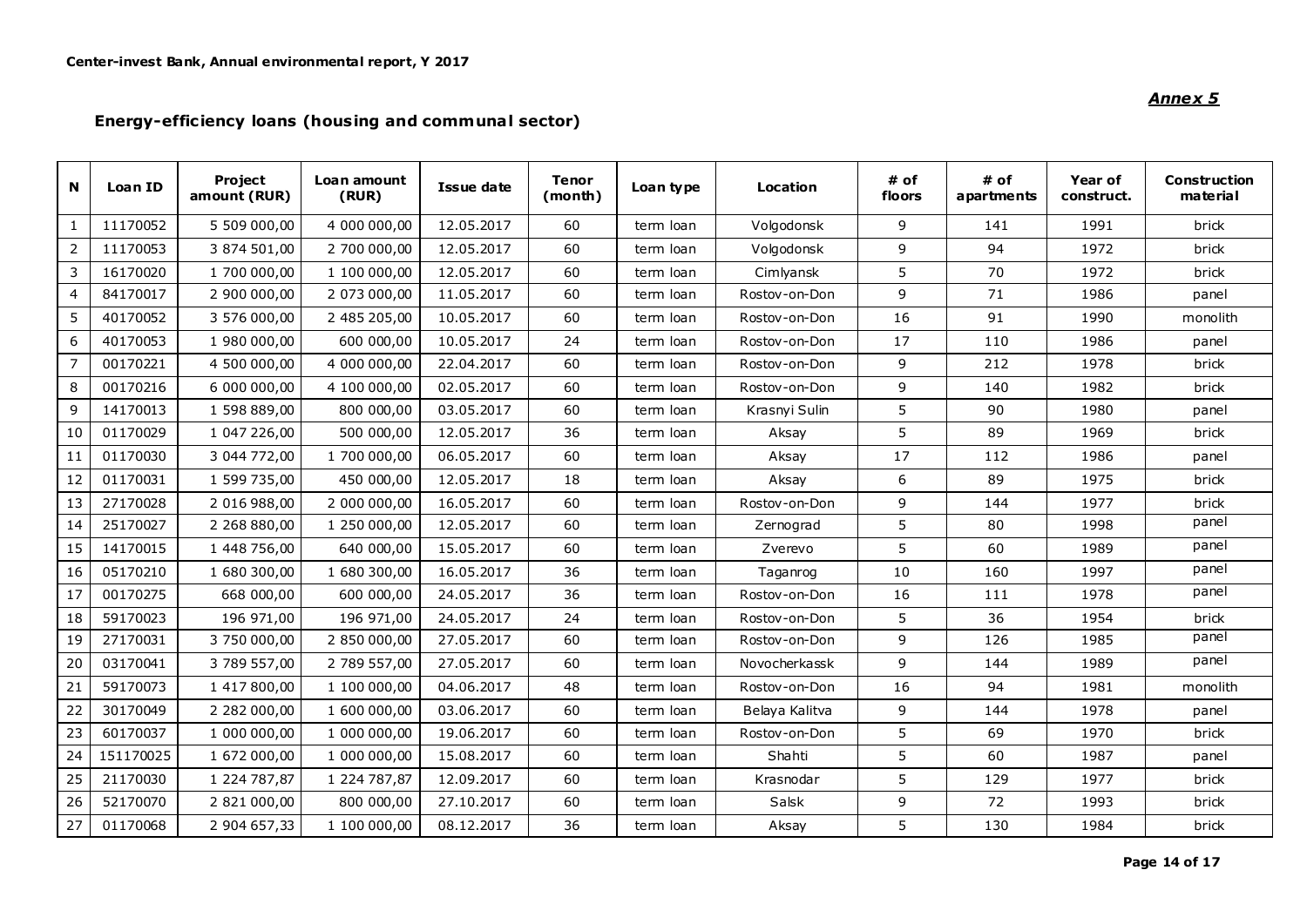**Energy-effic iency loans (except residential loans)**

| N              | <b>Customer</b> | <b>Project amount</b><br>(RUR) | <b>Amount of</b><br>financing (RUR) | Payback<br>period | <b>Energy saving</b><br>(per unit) | <b>Industry</b> | <b>Issue</b><br>date | Type of<br>credit | <b>Reducing of</b><br>$CO2$ (t per year) |
|----------------|-----------------|--------------------------------|-------------------------------------|-------------------|------------------------------------|-----------------|----------------------|-------------------|------------------------------------------|
| $\mathbf{1}$   | Borrower-1      | 2 200,000                      | 1 200,000                           | 3,8               | $25,9\%$ (el)                      | production      | 02.02.17             | credit line       | 9,5                                      |
| $\overline{2}$ | Borrower-2      | 1 847,000                      | 1 840,000                           | 3,5               | $50\%$ (dt)                        | agriculture     | 18.01.17             | credit line       | 50,1                                     |
| 3              | Borrower-3      | 19 880,000                     | 15 800,000                          | 3,3               | $27,3\%$ (el)                      | production      | 20.01.17             | credit line       | 3,8                                      |
| $\overline{4}$ | Borrower-4      | 2 5 85,700                     | 1756,400                            | 3,0               | $49,2\%$ (el)                      | production      | 24.01.17             | credit line       | 15,5                                     |
| 5              | Borrower-5      | 41 933,000                     | 38 000,000                          | 4,6               | $48,1\%$ (dt)                      | agriculture     | 17.03.17             | credit line       | 203,4                                    |
| 6              | Borrower-6      | 1 521,000                      | 1 216,000                           | 1,6               | 51% (el)                           | agriculture     | 02.03.17             | credit line       | 20,8                                     |
| $\overline{7}$ | Borrower-7      | 1951,700                       | 1561,000                            | 2,7               | 53,7% (el)                         | agriculture     | 26.01.17             | credit line       | 24,2                                     |
| 8              | Borrower-8      | 7 094,000                      | 5 675,000                           | 4,9               | $41,3\%$ (dt)                      | agriculture     | 10.03.17             | credit line       | 39,6                                     |
| 9              | Borrower-9      | 26 819,500                     | 20 000,000                          | 4,3               | $59,1\%$ (dt)                      | agriculture     | 03.03.17             | credit line       | 76,8                                     |
| 10             | Borrower-10     | 15 400,000                     | 12 320,000                          | 4,6               | $66\%$ (dt)                        | agriculture     | 02.03.17             | credit line       | 273,8                                    |
| 11             | Borrower-11     | 26 592,000                     | 23 900,000                          | 4,9               | $53,1\%$ (dt)                      | agriculture     | 16.02.17             | credit line       | 159,6                                    |
| 12             | Borrower-12     | 4 700,000                      | 2 000,000                           | 3,8               | $40,8\%$ (dt)                      | agriculture     | 10.02.17             | credit line       | 32,3                                     |
| 13             | Borrower-13     | 9 9 50,800                     | 7800,000                            | 4,7               | $56,4\%$ (dt)                      | agriculture     | 21.03.17             | credit line       | 64,7                                     |
| 14             | Borrower-14     | 7 9 9 7, 7 4 5                 | 6797,740                            | 4,9               | $74,5\%$                           | agriculture     | 31.05.17             | credit line       | 128,3                                    |
| 15             | Borrower-15     | 7 214,564                      | 5770,000                            | 4,9               | $77,6\%$                           | agriculture     | 19.05.17             | credit line       | 151,8                                    |
| 16             | Borrower-16     | 6 000,000                      | 6 000,000                           | 1,5               | $51,1%$ (el)                       | production      | 12.04.17             | credit line       | 340,0                                    |
| 17             | Borrower-17     | 10 579,200                     | 8 8 16,000                          | 3,2               | $43,5\%$ (dt)                      | agriculture     | 20.03.17             | credit line       | 60,3                                     |
| 18             | Borrower-18     | 47 000,000                     | 47 000,000                          | 5,0               | $54,5\%$ (dt)                      | agriculture     | 16.03.17             | credit line       | 281,6                                    |
| 19             | Borrower-19     | 10 420,000                     | 8 3 3 6,000                         | 3,6               | $43,6%$ (el)                       | production      | 05.04.17             | credit line       | 242,5                                    |
| 20             | Borrower-20     | 6 000,000                      | 6 000,000                           | 4,7               | $43,6\%$ (el)                      | production      | 13.01.17             | credit line       | 107,4                                    |
| 21             | Borrower-21     | 65 750,000                     | 64 000,000                          | 5,0               | $65,4\%$ (dt)                      | agriculture     | 14.02.17             | credit line       | 414,6                                    |
| 22             | Borrower-22     | 2 086,000                      | 1877,000                            | 3,0               | $68,9\%$ (dt)                      | agriculture     | 24.03.17             | credit line       | 62,3                                     |
| 23             | Borrower-23     | 34 330,870                     | 30 857,445                          | 5,0               | $49\%$ (dt)                        | agriculture     | 27.03.17             | credit line       | 102,2                                    |
| 24             | Borrower-24     | 5 3 62,000                     | 4 5 50,000                          | 3,3               | $64,7\%$ (dt)                      | agriculture     | 24.04.17             | credit line       | 86,1                                     |
| 25             | Borrower-25     | 34 575,459                     | 27 370,000                          | 4,5               | $72,9\%$ (dt)                      | agriculture     | 24.04.17             | credit line       | 159,6                                    |
| 26             | Borrower-26     | 1 242,000                      | 1 240,000                           | 1,4               | $65\%$ (dt)                        | agriculture     | 26.04.17             | credit line       | 81,4                                     |
| 27             | Borrower-27     | 27 198,423                     | 23 500,000                          | 4,8               | $57,6\%$ (dt)                      | agriculture     | 28.04.17             | credit line       | 127,6                                    |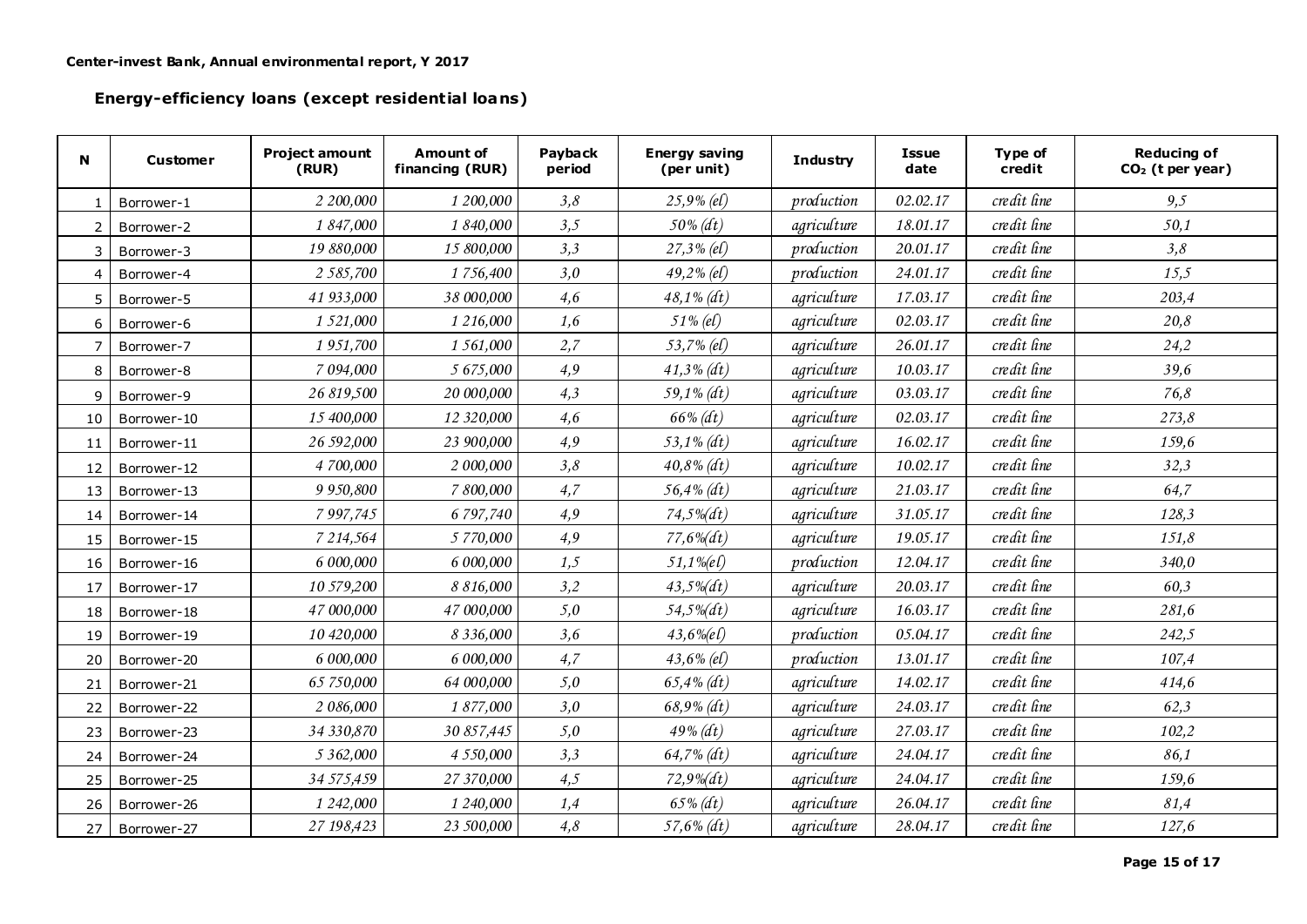| 28 | Borrower-28 | 9 426,505       | 6 950,000   | 4,1  | $51,1\%$ (dt)      | agriculture | 22.05.17 | credit line          | 49,0  |
|----|-------------|-----------------|-------------|------|--------------------|-------------|----------|----------------------|-------|
| 29 | Borrower-29 | 36 142,611      | 30 000,000  | 5,0  | $66,1\%$ (dt)      | agriculture | 07.06.17 | credit line          | 243,6 |
| 30 | Borrower-30 | 35 000,000      | 28 000,000  | 4,9  | $44,6\%$ (dt)      | agriculture | 01.06.17 | credit line          | 58,0  |
| 31 | Borrower-31 | 6 776,360       | 5 700,000   | 3,9  | $77,3\%$ (dt)      | agriculture | 01.06.17 | credit line          | 96,0  |
| 32 | Borrower-32 | 17 783,300      | 3 500,000   | 3,5  | $60\% (dt)$        | agriculture | 15.06.17 | credit line          | 46,9  |
| 33 | Borrower-33 | 14 000,000      | 14 000,000  | 3,4  | $59,8 (dt,el,gas)$ | production  | 05.06.17 | credit line          | 272,9 |
| 34 | Borrower-34 | 6 621,486       | 5 295,000   | 4,4  | 80,2%(dt)          | agriculture | 19.05.17 | credit line          | 73,8  |
| 35 | Borrower-35 | 5 481,656       | 4 3 85,000  | 4,6  | $58,3\%$ (dt)      | agriculture | 14.06.17 | credit line          | 43,8  |
| 36 | Borrower-36 | 8 2 5 8 , 5 4 1 | 8 258,000   | 4,2  | $63,4\%$ (dt)      | agriculture | 01.06.17 | credit line          | 74,1  |
| 37 | Borrower-37 | 6 500,000       | 4 550,000   | 4,5  | $52,9\%$ (dt)      | production  | 01.03.17 | leasing              | 81,3  |
| 38 | Borrower-38 | 8 500,000       | 5 950,000   | 3,2  | $63,5\%$ (dt)      | production  | 04.04.17 | leasing              | 146,0 |
| 39 | Borrower-39 | 10 598,272      | 8 302,000   | 3,2  | $78,3\%$ (dt)      | agriculture | 18.05.17 | credit line          | 294,1 |
| 40 | Borrower-40 | 60 000,000      | 60 000,000  | 3,6  | $73,9\%$ (el)      | production  | 01.10.17 | credit line          | 425,0 |
| 41 | Borrower-41 | 775,352         | 620,000     | 1,7  | $36,4%$ (el)       | production  | 10.08.17 | credit line          | 37,1  |
| 42 | Borrower-42 | 23 503,495      | 25 000,000  | 4,3  | 57,4%(dt)          | agriculture | 19.06.17 | credit line          | 126,4 |
| 43 | Borrower-43 | 10 029,154      | 8 000,000   | 4,9  | $59,7\%$ (dt)      | agriculture | 07.03.17 | credit line          | 78,8  |
| 44 | Borrower-44 | 9 800,000       | 7 800,000   | 4,6  | 48,9% (e l)        | production  | 11.09.17 | credit line          | 64,5  |
| 45 | Borrower-45 | 1 200,000       | 1 200,000   | 3,3  | $40,8\%$ (dt)      | agriculture | 22.09.17 | credit line          | 32,3  |
| 46 | Borrower-46 | 1 3 5 2,000     | 1 000,000   | 0,7  | 77,9%(dt)          | agriculture | 24.08.17 | credit line          | 176,8 |
| 47 | Borrower-47 | 7 3 5 7,606     | 5 886,000   | 4,9  | $76,0\%$ (dt)      | agriculture | 30.08.17 | credit line          | 138,7 |
| 48 | Borrower-48 | 4 874,200       | 2 3 89, 100 | 4,2  | $68,0\%$ (dt)      | agriculture | 18.09.17 | credit line          | 106,4 |
| 49 | Borrower-49 | 3 088,858       | 3 088,858   | 2,9  | $66,3\%$ (dt)      | agriculture | 29.05.17 | credit line          | 98,6  |
| 50 | Borrower-50 | 24 200,000      | 20 110,000  | 4,8  | $41,7\%$ (dt)      | agriculture | 28.09.17 | credit line          | 42,5  |
| 51 | Borrower-51 | 77 000,000      | 77 000,000  | 5,0  | 60,7% (el)         | agriculture | 10.10.17 | credit line          | 394,5 |
| 52 | Borrower-52 | 17 340,000      | 15 000,000  | 4,9  | $52,2\%$ (dt)      | agriculture | 26.10.17 | $\emph{credit line}$ | 44,4  |
| 53 | Borrower-53 | 15 200,000      | 8 000,000   | 4,8  | 83,9% (el)         | production  | 03.11.17 | credit line          | 74,1  |
| 54 | Borrower-54 | 4 015,000       | 2 500,000   | 1,9  | $43,3\%$ (el)      | production  | 25.09.17 | credit line          | 171,7 |
| 55 | Borrower-55 | 3 859,000       | 2 850,000   | 3,3  | $41,3\%$ (el)      | production  | 22.08.17 | credit line          | 96,6  |
| 56 | Borrower-56 | 43 000,000      | 43 000,000  | 5,0  | 44,4% (dt)         | agriculture | 15.11.17 | credit line          | 187,7 |
| 57 | Borrower-57 | 11 895,000      | 10 340,000  | 3,6  | 58,5% (dt)         | agriculture | 18.09.17 | credit line          | 264,4 |
| 58 | Borrower-58 | 1 3 20,000      | 1 000,000   | 0, 5 | $75\%$ (dt)        | agriculture | 20.12.17 | credit line          | 215,9 |